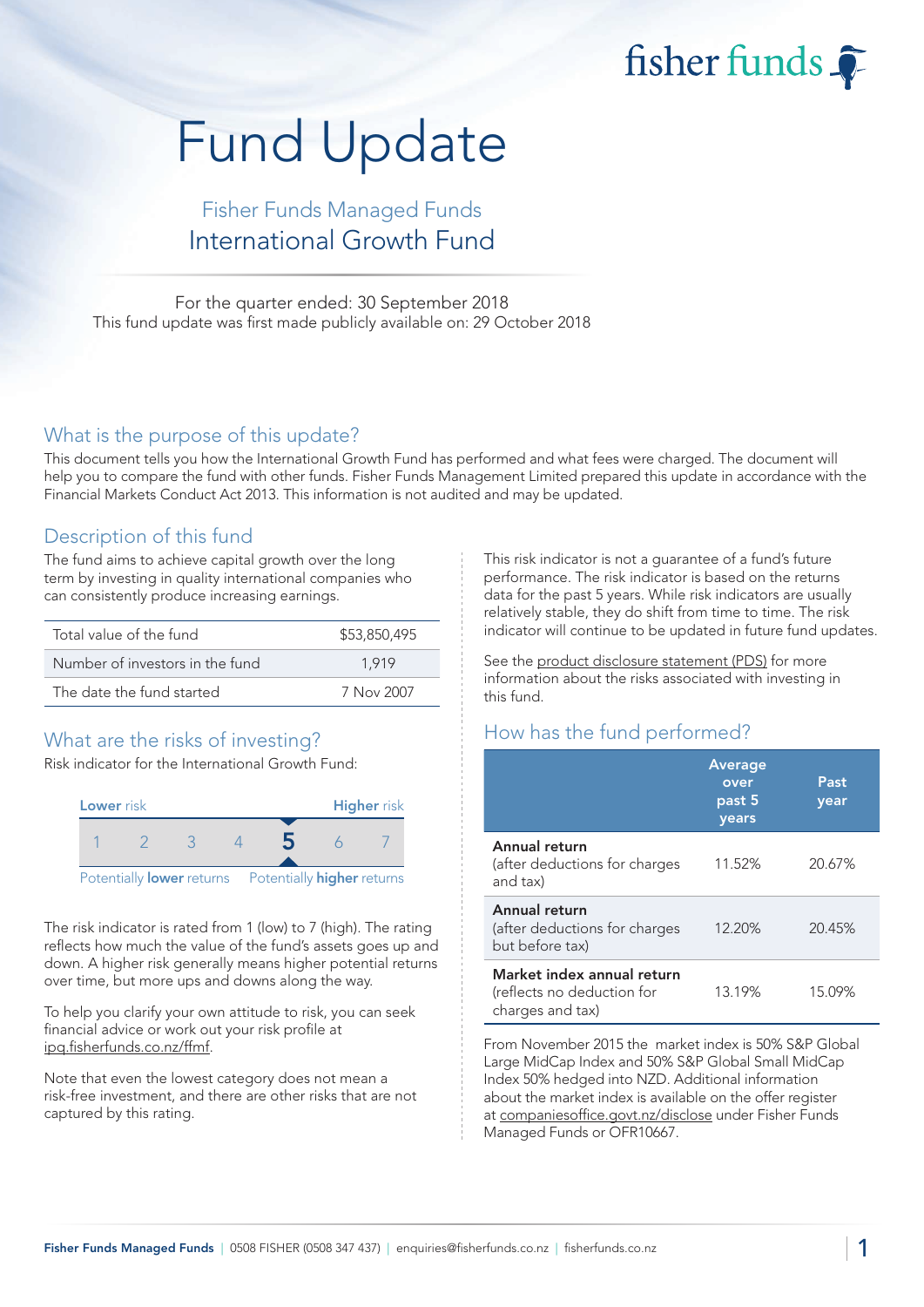

This shows the return after fund charges and tax for each of the last 10 years ending 31 March. The last bar shows the average annual return for the last 10 years, up to 30 September 2018.

Important: This does not tell you how the fund will perform in the future.

Returns in this update are after tax at the highest prescribed investor rate (PIR) of tax for an individual New Zealand resident. Your tax may be lower. The market index return reflects no deduction for charges and tax.

#### What fees are investors charged?

Investors in the International Growth Fund are charged fund charges that include GST. In the year to 31 March 2018 these were:

|                                                | % of net asset value |
|------------------------------------------------|----------------------|
| <b>Total fund charges</b>                      | 3.03%                |
| Which are made up of:                          |                      |
| Total management and<br>administration charges | 3.03%                |
| Including:                                     |                      |
| Manager's basic fee                            | 1.27%                |
| Other management and<br>administration charges | 0.21%                |
| Total performance-based fees <sup>1</sup>      | 1.55%                |

Small differences in fees and charges can have a big impact on your investment over the long term.

## Example of how this applies to an investor

Katie had \$10,000 in the fund at the start of the year and did not make any further contributions. At the end of the year, Katie received a return after fund charges were deducted of \$2,067 (that is 20.67% of her initial \$10,000). Katie did not pay other charges. This gives Katie a total return after tax of \$2,067 for the year.

## What does the fund invest in?

#### Actual investment mix

This shows the types of assets that the fund invests in.



#### Target investment mix

This shows the mix of assets that the fund generally intends to invest in.